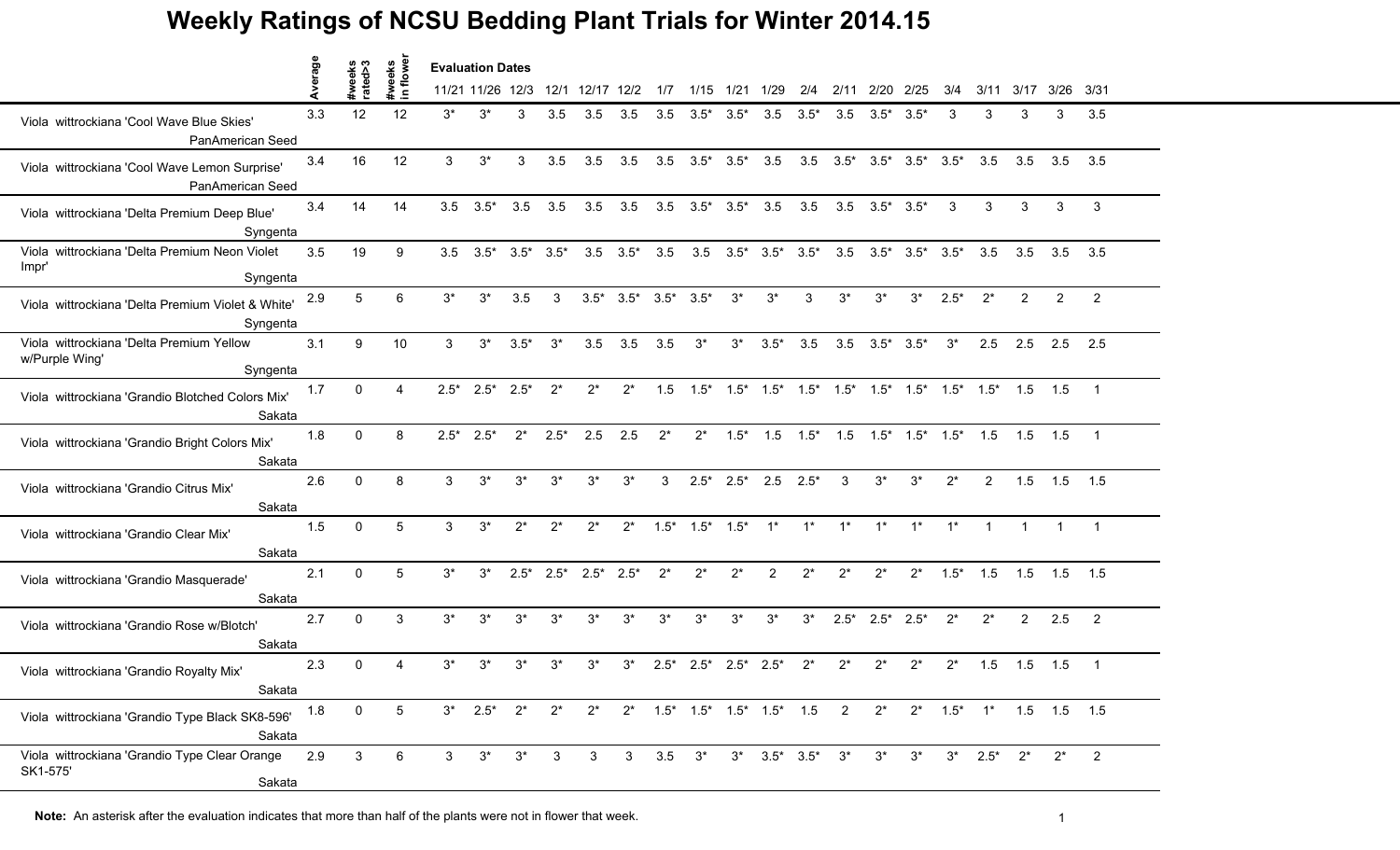|                                                                                  |         |                   |                    |              | <b>Evaluation Dates</b>                         |                 |       |                         |        |                |                                                                        |                         |                                 |                               |                                 |                       |                             |        |                                                     |             |                |                |
|----------------------------------------------------------------------------------|---------|-------------------|--------------------|--------------|-------------------------------------------------|-----------------|-------|-------------------------|--------|----------------|------------------------------------------------------------------------|-------------------------|---------------------------------|-------------------------------|---------------------------------|-----------------------|-----------------------------|--------|-----------------------------------------------------|-------------|----------------|----------------|
|                                                                                  | Average | #weeks<br>rated>3 | #weeks<br>in flowe |              | 11/21 11/26 12/3 12/1                           |                 |       | 12/17 12/2              |        | 1/7            | 1/15                                                                   | 1/21                    | 1/29                            | 2/4                           | 2/11                            | 2/20                  | 2/25                        | 3/4    | 3/11                                                |             | 3/17 3/26 3/31 |                |
| Viola wittrockiana 'Grandio Type Clear Scarlet<br>SK9-462'                       | 2.2     | $\overline{2}$    |                    | 3            | $3^*$                                           | 3*              |       | $3.5*$                  | $3.5*$ |                | $3^*$                                                                  | 3*                      | $2.5*$                          | $2^*$                         | $1.5*$                          | $1.5*$                | $1.5*$                      |        |                                                     |             | $0.5*$         | $0.5*$         |
| Sakata                                                                           |         |                   |                    |              |                                                 |                 |       |                         |        |                |                                                                        |                         |                                 |                               |                                 |                       |                             |        |                                                     |             |                |                |
| Viola wittrockiana 'Grandio Yellow w/Blotch'<br>Sakata                           | 3.3     | 13                | 10                 | 3.5          | $3.5*$                                          | 3.5             | 3     | 3.5                     | 3.5    | 3.5            |                                                                        |                         | $3.5^*$ $3.5^*$ $3.5^*$ $3.5^*$ |                               |                                 | $3.5$ $3.5^*$ $3.5^*$ |                             | $3^*$  | $3^*$                                               | 3           | 3              | 2.5            |
| Viola wittrockiana 'Karma Blue Sun'                                              | 3.6     | 19                | 8                  |              | $3.5^*$ $3.5^*$ $3.5^*$ $3.5^*$ $3.5^*$ $3.5^*$ |                 |       |                         |        | 3.5            |                                                                        | $3.5^*$ $3.5^*$ $3.5^*$ |                                 | 3.5                           |                                 |                       | $3.5$ $3.5^*$ $3.5^*$ $3.5$ |        | 3.5                                                 | 3.5         |                |                |
| Syngenta                                                                         |         |                   |                    |              |                                                 |                 |       |                         |        |                |                                                                        |                         |                                 |                               |                                 |                       |                             |        |                                                     |             |                |                |
| Viola wittrockiana 'Karma Rose w/Blotch'<br>Syngenta                             | 3.2     | 11                | 5                  |              | $3.5$ $3.5^*$ $3.5^*$                           |                 | 3.5   | $3.5^*$ $3.5^*$         |        | 3.5            | $3.5^*$ $3.5^*$ $3.5^*$ $3.5^*$                                        |                         |                                 |                               | $3^*$                           | $3^*$                 | $3^*$                       |        | $2.5^*$ $2.5^*$ $2.5^*$                             |             | 3              | 3              |
| Viola wittrockiana 'Majestic Giants II Autumn Mix'<br>Sakata                     | 2.8     |                   | $\overline{7}$     | $3^*$        | $3^*$                                           | $3.5*$          | $3^*$ | $3^*$                   | $3^*$  | 3              | $3*$                                                                   | $3*$                    |                                 | 3                             | 3                               | $3^*$                 | $3^*$                       | $2.5*$ | $2.5*$                                              | 2           | $\overline{2}$ | $\overline{2}$ |
| Viola wittrockiana 'Majestic Giants II Clear Mix'<br>Sakata                      | 2.2     | $\Omega$          | 8                  | 3            | $3^*$                                           | $3^*$           | $3^*$ | $3^*$                   | 3      | 3              |                                                                        | $2.5^*$ 2.5*            | $2^*$                           | $2^*$                         | $\overline{2}$                  | $2^*$                 | $2^*$                       | $1.5*$ | 1.5                                                 | 1.5         | $\mathbf{1}$   | $\overline{1}$ |
| Viola wittrockiana 'Majestic Giants II Clear Purple'<br>Sakata                   | 2.6     | $\Omega$          | 6                  | $3^*$        | $3^*$                                           | $3^*$           | 3     | $3^*$                   | $3^*$  | 3              | $2.5*$                                                                 | $2.5^*$ 2.5*            |                                 | $2.5*$                        | $3^*$                           |                       | $2.5^*$ 2.5* 2.5*           |        | 2.5                                                 | 2           | 2              | 2              |
| Viola wittrockiana 'Majestic Giants II Clear White'<br>Sakata                    | 2.1     | 0                 | $\overline{7}$     | $\mathbf{3}$ | $3^*$                                           | 3               | 2.5   | $2.5^*$ 2.5             |        | $\overline{2}$ | $2^*$                                                                  | $2^*$                   | $2^*$                           | $2^*$                         | $2^*$                           |                       |                             |        | $1.5^*$ $1.5^*$ $1.5^*$ $1.5^*$ $1.5^*$ $1.5^*$ 1.5 |             |                | 1.5            |
| Viola wittrockiana 'Majestic Giants II Clear<br>Yellow'<br>Sakata                | 3.4     | 17                | 9                  | 3.5          | $3.5*$                                          | 3.5             | 3.5   | 3.5                     | 3.5    | 3.5            |                                                                        |                         |                                 |                               |                                 |                       |                             |        |                                                     | 3.5         | 3              | 3              |
| Viola wittrockiana 'Majestic Giants II Type Clear 2.4<br>Rose SKO-127'<br>Sakata |         | $\mathbf{0}$      | 3                  | 3            | $3^*$                                           | $3^*$           | $3^*$ | $3^*$                   | $3^*$  | $3^*$          | $2.5*$                                                                 | $2.5^*$                 | $2.5*$                          |                               | $2.5^*$ $2.5^*$ $2.5^*$ $2.5^*$ |                       |                             | $2^*$  | $1.5*$                                              | $1.5^*$ 1.5 |                | 1.5            |
| Viola wittrockiana 'Majestic Giants II Yellow<br>w/Blotch'<br>Sakata             | 3.3     | 14                | $\overline{7}$     | 3.5          | $3.5*$                                          | $3.5^*$ $3.5^*$ |       | 3.5                     | 3.5    | 3.5            |                                                                        |                         | $3.5^*$ $3.5^*$ $3.5^*$ $3.5^*$ |                               |                                 | $3.5$ $3.5^*$ $3.5^*$ |                             | $3^*$  | $3^*$                                               | $3^*$       | 3              | 2.5            |
| Viola wittrockiana 'Mariposa Blue w/Blotch Impr'<br>Syngenta                     | 2.7     | $\overline{2}$    | 6                  | 3            | $3^*$                                           | $3^*$           | $3^*$ | $3.5^*$ $3.5^*$         |        | $3^*$          | $2.5*$                                                                 |                         |                                 | $2.5$ $2.5^*$ $2.5^*$ $2.5^*$ |                                 | $2^*$                 | $2^*$                       | $2^*$  | 2.5                                                 | 2.5         | 2.5            | 2.5            |
| Viola wittrockiana 'Mariposa Peach Shades Impr'<br>Syngenta                      | 3.2     | 12                | 8                  | $3^*$        | $3^*$                                           | $3.5*$          | 3.5   | 3.5                     | 3.5    |                | 3.5 3.5* 3.5* 3.5* 3.5* 3.5 3.5* 3.5* 2.5*                             |                         |                                 |                               |                                 |                       |                             |        |                                                     | 2.5         | 3              | 3              |
| Viola wittrockiana 'Matrix Beaconsfield'<br>PanAmerican Seed                     | 2.1     | 0                 | $\overline{7}$     | 3            |                                                 | $3^*$ 2.5* 2.5  |       | $\overline{\mathbf{3}}$ |        |                | 3  2.5*  2.5*  2*  2*  1.5*  1.5*  1.5*  2*  1.5*  1.5*  1.5  1.5  1.5 |                         |                                 |                               |                                 |                       |                             |        |                                                     |             |                |                |
| Viola wittrockiana 'Matrix Denim'<br>PanAmerican Seed                            | 3.6     | 19                | 9                  |              |                                                 |                 |       |                         |        |                |                                                                        |                         |                                 |                               |                                 |                       |                             |        |                                                     |             | $\overline{4}$ | 4.5            |

**Note:** An asterisk after the evaluation indicates that more than half of the plants were not in flower that week.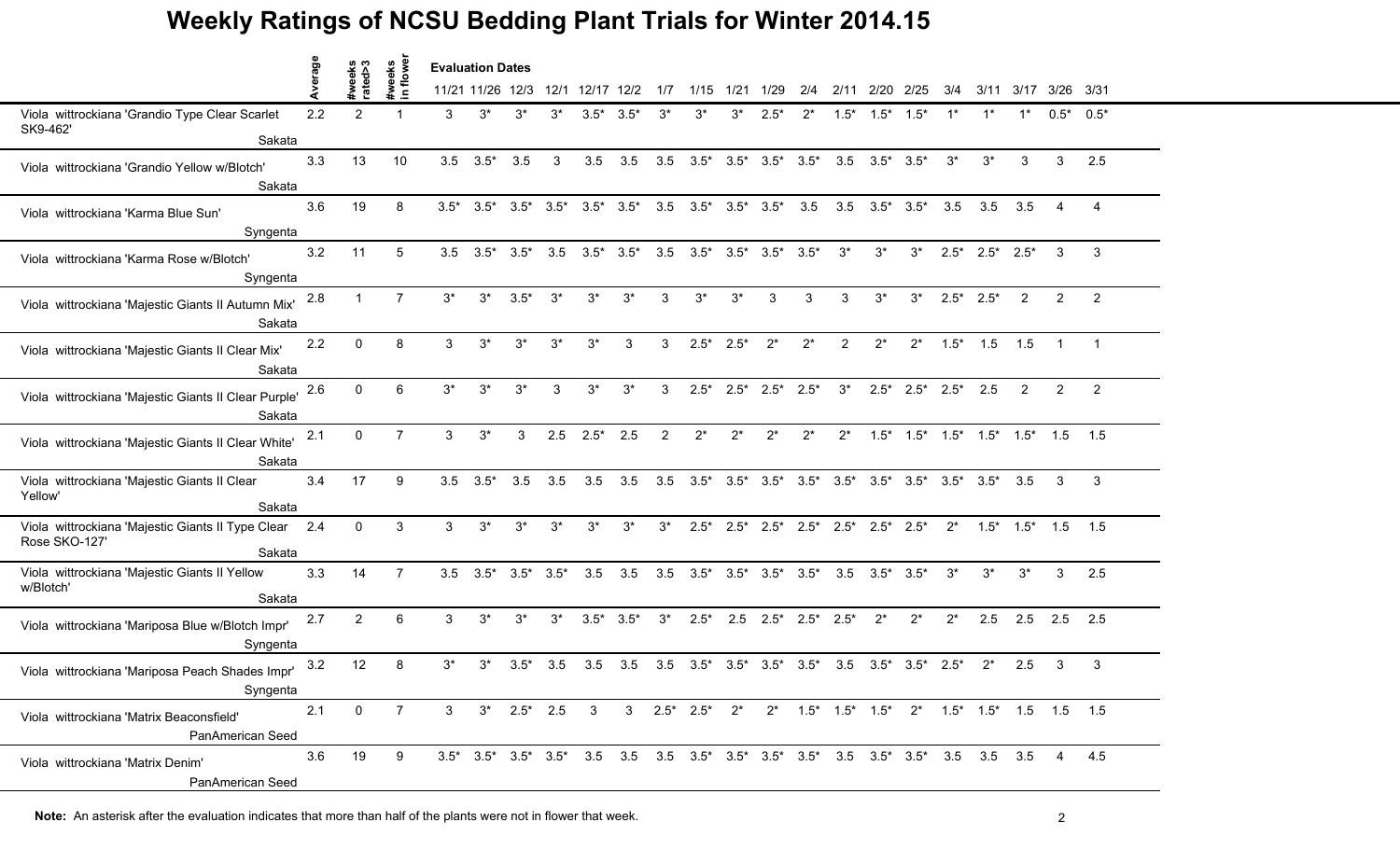|                                                                            | rage |                   |                    |        | <b>Evaluation Dates</b> |                         |         |                 |        |         |        |                         |        |                |                         |                  |                                       |         |        |                |                |                |
|----------------------------------------------------------------------------|------|-------------------|--------------------|--------|-------------------------|-------------------------|---------|-----------------|--------|---------|--------|-------------------------|--------|----------------|-------------------------|------------------|---------------------------------------|---------|--------|----------------|----------------|----------------|
|                                                                            | ⋖    | #weeks<br>rated>3 | #weeks<br>in flowe |        | 11/21 11/26 12/3        |                         | 12/1    | 12/17 12/2      |        | 1/7     | 1/15   | 1/21 1/29               |        | 2/4            | 2/11                    | 2/20             | 2/25                                  | 3/4     | 3/11   |                | 3/17 3/26 3/31 |                |
| Viola wittrockiana 'Matrix Solar Flare'<br>PanAmerican Seed                | 2.4  |                   | 2                  | $3^*$  | $3^*$                   | $3^*$                   | 3*      | $3^*$           | $3.5*$ | $3^*$   | $3^*$  | $3^*$                   | 3*     | 3*             | $2.5^*$                 | $2.5^*$          | $2^*$                                 | $1.5*$  |        | $1^*$          | 1              | $\overline{1}$ |
| Viola wittrockiana 'Spring Matrix Beaconsfield'<br>PanAmerican Seed        | 3.0  | 11                | $\overline{7}$     | 3.5    | 3.5                     | 3                       | 3       | 3.5             | 3.5    | $3.5*$  | $3.5*$ | $3.5*$                  | $3.5*$ |                | $3.5^*$ $3.5^*$ $3.5^*$ |                  | $3^*$                                 | $2^*$   | $2^*$  | $2^*$          |                | $1.5$ $1.5^*$  |
| Viola wittrockiana 'Spring Matrix Lavender<br>Shades'<br>PanAmerican Seed  | 2.8  | 6                 | 4                  | $3.5*$ |                         | $3.5^*$ $3.5^*$ $3.5^*$ |         | $3.5^*$ $3.5^*$ |        | $3^*$   | $3^*$  | $3^*$                   | $3^*$  | $2.5*$         |                         |                  | $2.5$ $2.5^*$ $2.5^*$ $2.5^*$         |         | $2^*$  | $\overline{2}$ | 2              | $\overline{2}$ |
| Viola wittrockiana 'Spring Matrix Primrose'<br>PanAmerican Seed            | 2.3  | $\Omega$          | 5                  | 3      | $3^*$                   | $3^*$                   | $2.5^*$ | $2.5^*$ 2.5*    |        | $2^*$   | $2^*$  | $2^*$                   | $2^*$  | $2.5*$         | $2.5*$                  | $2^*$            | $2^*$                                 | $2^*$   | 2      | $\overline{2}$ | 2.5            | 2.5            |
| Viola wittrockiana 'Spring Matrix Purple White'<br>PanAmerican Seed        | 3.3  | 15                | 9                  | 3.5    | $3.5*$                  | 3.5                     | 3.5     | 3.5             | 3.5    | 3.5     | $3.5*$ | $3.5*$                  | 3.5    |                | $3.5^*$ $3.5^*$ $3.5^*$ |                  | $3.5*$                                | $2.5^*$ | $2.5*$ | $2.5*$         | 3              | 3.5            |
| Viola cornuta '14CS01<br>Red with Yellow'<br><b>All-America Selections</b> | 3.6  | 19                | 14                 | 3.5    | $3.5*$                  | 3.5                     | 3.5     | 3.5             | 3.5    | 4       | $4^*$  | 3.5                     | 3.5    | 3.5            | 3.5                     | $4^*$            | $4^*$                                 | $3.5*$  | 3.5    | 3.5            | 3.5            | 3.5            |
| Viola cornuta 'ColorMax Berry Pie'<br>Sakata                               | 2.6  | $\mathbf{0}$      | 5                  | $3^*$  | $3^*$                   | $3^*$                   | 3       | $2.5*$          | $2.5*$ | $2^*$   | $2^*$  | $2^*$                   | $2^*$  | $\overline{2}$ | $2.5*$                  | $3^*$            | $3^*$                                 | $3^*$   | $3^*$  | 3              | 3              | 2.5            |
| Viola cornuta 'ColorMax Clear Orange'<br>Sakata                            | 2.9  | 3                 | 11                 | 3      | 3                       | 3                       | 3       | 3.5             | 3.5    | 3.5     | $3^*$  | $3^*$                   | $3^*$  | $3^*$          | $3^*$                   | $3^*$            | $3^*$                                 | $3^*$   | 3      | $\overline{2}$ | $\overline{2}$ | $\overline{2}$ |
| Viola cornuta 'ColorMax Clear Purple'<br>Sakata                            | 3.6  | 19                | 15                 | 3.5    | 3.5                     | 3.5                     | 3.5     | 3.5             | 3.5    | 3.5     | $3.5*$ | 3.5                     | 3.5    | 3.5            |                         | $3.5\quad 3.5^*$ | $3.5^*$ $3.5^*$                       |         | 3.5    | 3.5            |                | 4              |
| Viola cornuta 'ColorMax Clear Yellow'<br>Sakata                            | 3.2  | 9                 | 12                 | 3.5    | 3.5                     | 3                       | 3       | 3.5             | 3.5    | 3.5     | $3.5*$ | 3.5                     | $3.5*$ | $3.5*$         | $3^*$                   | $3^*$            | $3^*$                                 | $3^*$   | 3      | 3              | 3              | $\mathbf{3}$   |
| Viola cornuta 'ColorMax Icy Blue'<br>Sakata                                | 3.4  | 16                | 12                 | 3.5    | 3.5                     | 3                       | 3       | 3               | 3.5    | 3.5     |        | $3.5^*$ $3.5^*$ $3.5^*$ |        |                |                         |                  | $3.5$ $3.5^*$ $3.5^*$ $3.5^*$ $3.5^*$ |         | 3.5    | 3.5            | $3.5$ $3.5$    |                |
| Viola cornuta 'ColorMax Mix'<br>Sakata                                     | 2.4  | $\Omega$          | 8                  | $3^*$  | $3^*$                   | 3                       | 3       | 3               | 3      | $2.5^*$ |        | $2.5^*$ 2.5* $2.5^*$    |        | $2.5*$         | $2^*$                   |                  | $1.5^*$ $1.5^*$ $1.5^*$               |         | 1.5    | 2              | 2.5            | 2.5            |
| Viola cornuta 'ColorMax Purple Glow'<br>Sakata                             | 3.6  | 19                | 14                 |        | $3.5\quad 3.5^*$        | 3.5                     | 3.5     | 3.5             | 3.5    | 3.5     | $3.5*$ | 3.5                     | 3.5    | 3.5            |                         |                  | $3.5$ $3.5^*$ $3.5^*$ $3.5^*$         |         | 3.5    | 3.5            |                | 4              |
| Viola cornuta 'ColorMax Type Rosy White SM7<br>$-647'$<br>Sakata           | 3.9  | 19                | 15                 |        | 3.5 3.5 3.5 3.5 3.5 3.5 |                         |         |                 |        | 4       | $4^*$  | 4                       | 4      | 4              | 4.5                     | $4^*$            | $4^*$                                 | $4^*$   |        |                | 4              | 4              |
| Viola cornuta 'ColorMax Type Yellow w/Blotch<br>SM0-600'<br>Sakata         | 3.5  | 19                | 15                 |        |                         |                         |         |                 |        |         |        |                         |        |                |                         |                  |                                       |         |        |                |                |                |

**Note:** An asterisk after the evaluation indicates that more than half of the plants were not in flower that week.